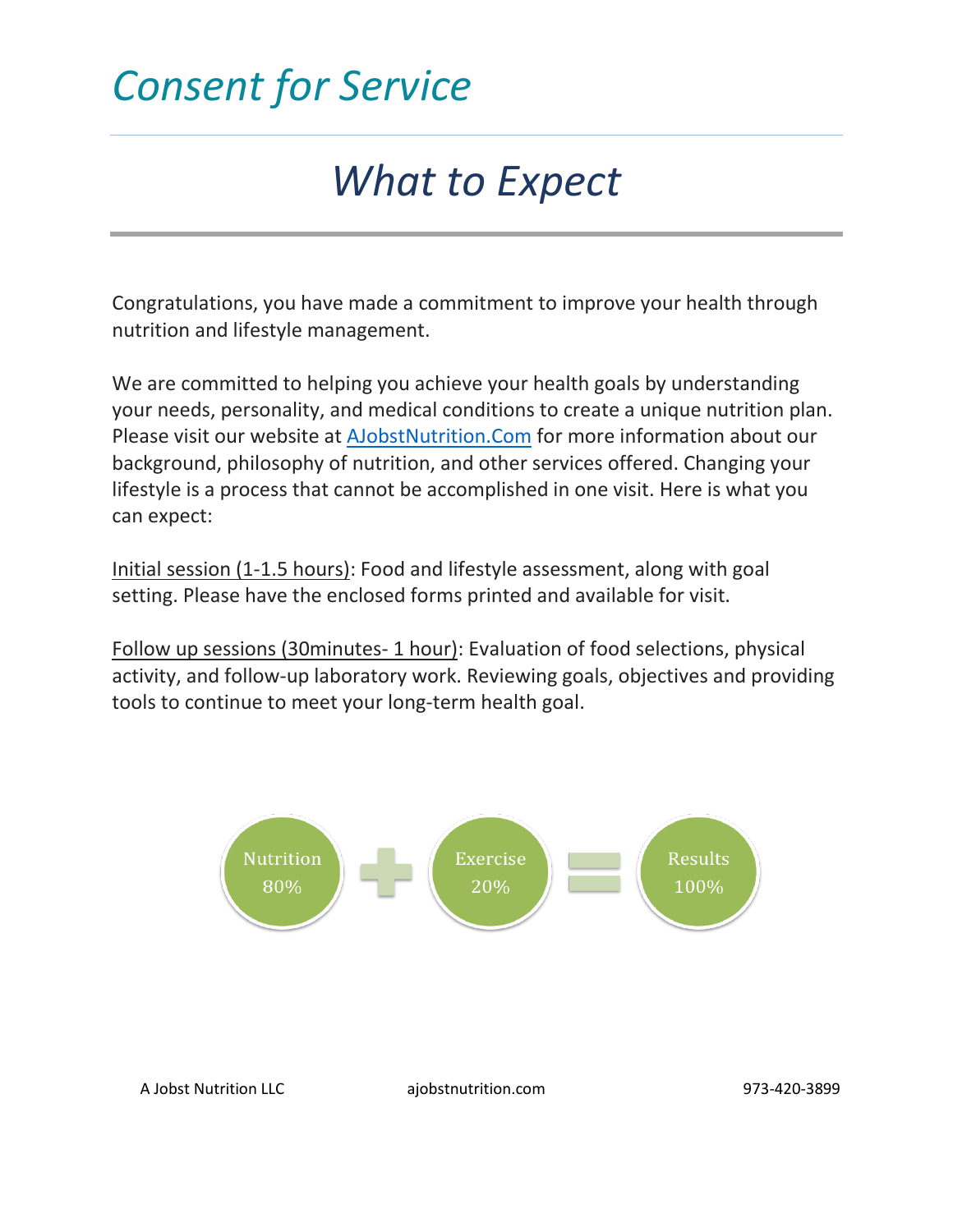# *What to Bring*

New Patient Paperwork: All paperwork can be found online- in this link- emailed. We encourage you to fill it out prior to your appointment. If you do not want to fill out the form online, please come 15 minutes prior to your appointment to complete it. You may submit an email to receive them via email. Then print them out and bring to your appointment.

# *Scheduling*

You can make appointments through our online scheduling system [AJobstNutrition.Com](https://ajobstnutrition.com/) or by phone at **973-420-3899**. To ensure that we the necessary paperwork, appointments should be made at least 72 hours.

Appointments start on time. If you are running late, your appointment time will be reduced so we can stay on schedule. However, you will be billed for the original appointment scheduled time. If you are more than 15 minutes late, you may be rescheduled and billed a  $$50$ .

No Show/Canceling: There will be a **\$50 no-show fee charged** for all appointments not **canceled 24 hours prior** to your scheduled appointment.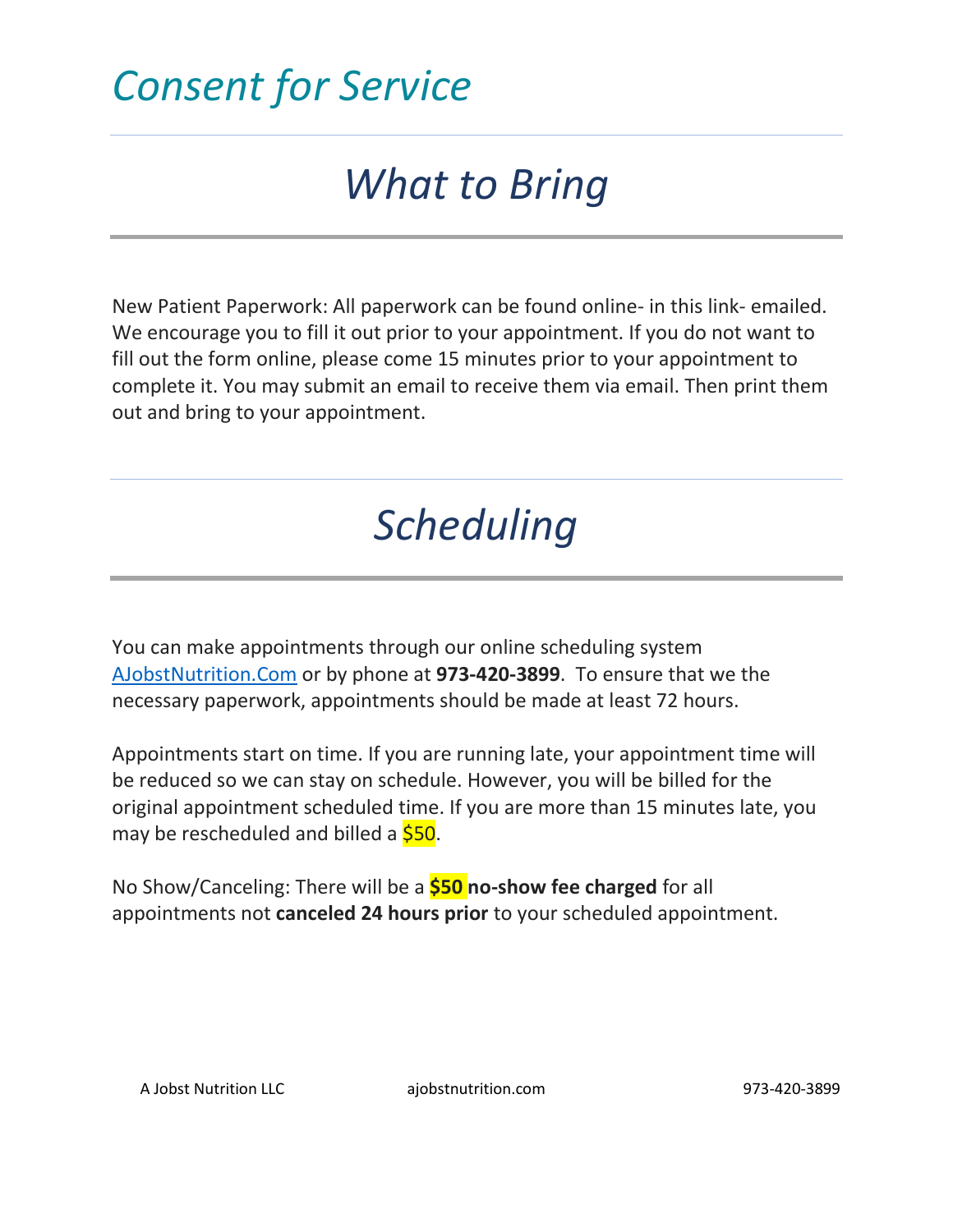# *Communication*

Communication is important and necessary, and that is why during our visits you will received dedicated time and attention. We do understand that questions may arise outside of our scheduled time. In that instance, you can call (973)-4203899 or email [andrea@ajobstnutrition.com](mailto:andrea@ajobstnutrition.com) Please note that emails and phone calls will be returned within 24 hours, Monday through Friday. We do not accept text messages as a form of communication. Our email system is HIPAA compliant, however your email may not be. If you choose to communicate through email, understand that the potential lack of security with your personal email address may not be secure and we strongly discourage the submission of medical information through non-secure methods.